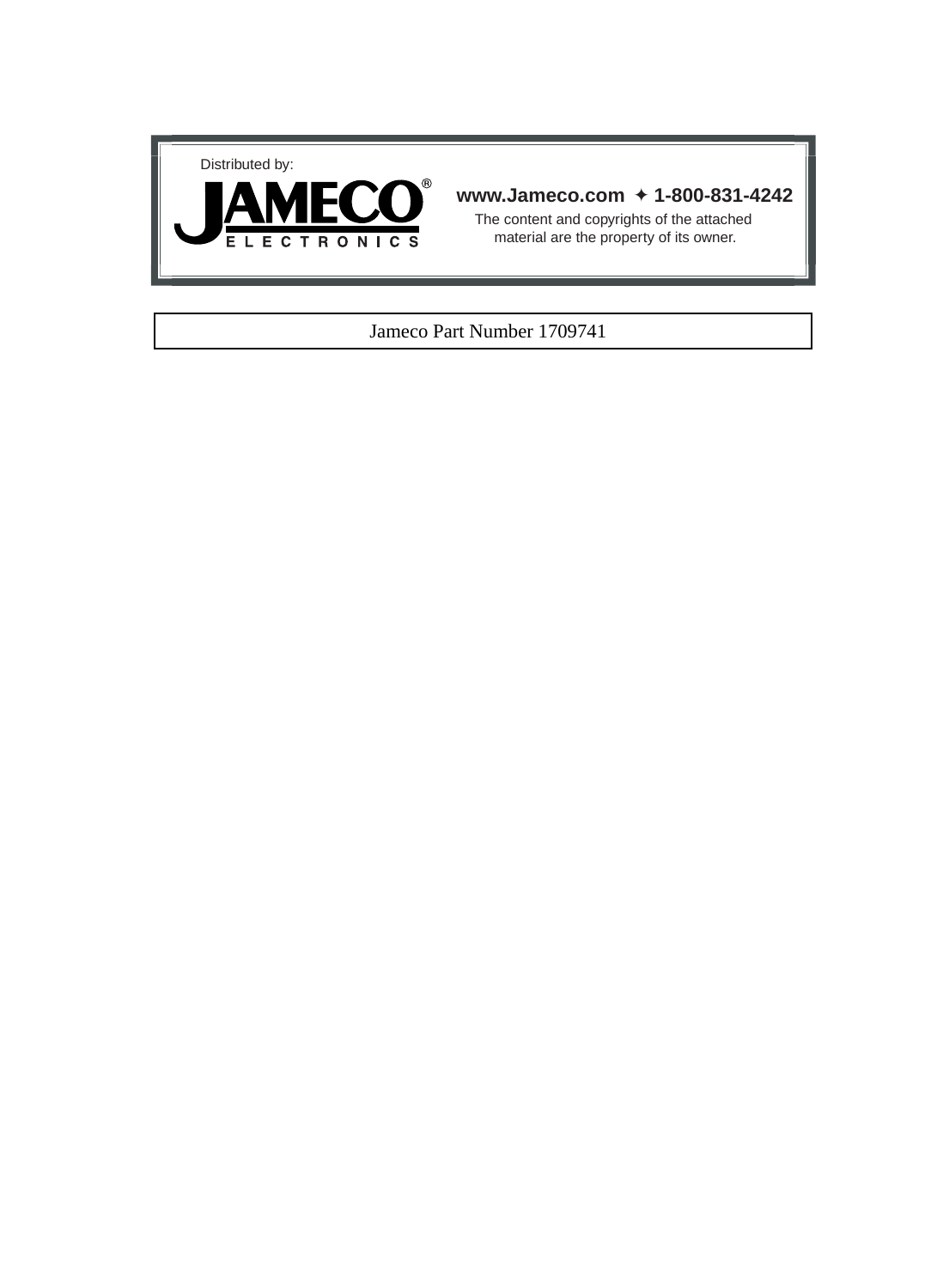

# **Axial Lead and Cartridge Fuses**

### **Designed to IEC Standard**

# $\begin{bmatrix} \text{ROHS} \end{bmatrix}$  (Pb)  $\begin{bmatrix} 5 \times 20 \text{ mm} \end{bmatrix}$  Time Lag Fuse (Slo-Blo®) Fuse 213 Series  $\text{C} \subset \mathbb{R}^3$   $\text{S} \subset \mathbb{R}^3$

 $\circled{S}$  CE

- Designed to International (IEC) Standards for use globally.
- Meets the IEC 60127-2, Sheet 3 specification for Time Lag Fuses.
- Available in Cartridge and Axial Lead Form.
- Available in ratings of 0.200 to 6.3 amperes.
- RoHS compliant and Lead-Free version available, add XP suffix to standard catalog number

### **ELECTRICAL CHARACTERISTICS (213 Series):**

| % of Ampere<br>Rating | Ampere<br>Rating | Opening<br>Time                |
|-----------------------|------------------|--------------------------------|
| 150%                  | $.032 - 6.3$     | 60 minutes, Minimum            |
|                       | 8 - 15           | 30 minutes, Minimum            |
| 210%                  | $.032 - 15$      | 2 minutes, Maximum             |
| 275%                  | $.032 - .100$    | 0.2 sec., Min.; 10 sec. Max.   |
|                       | $.125 - 15$      | 0.6 sec., Min.; 10 sec. Max.   |
| 400%                  | $.032 - .100$    | .04 sec., Min.; 3 sec. Max.    |
|                       | $.125 - 15$      | .15 sec., Min.; 3 sec. Max.    |
| 1000%                 | $.032 - .100$    | .01 sec., Min.; 0.3 sec. Max.  |
|                       | $.125 - 15$      | 0.02 sec., Min.; 0.3 sec. Max. |

**INTERRUPTING RATINGS:** 35 amperes or 10 x rated current; (whichever is greater) to a maximum 100A @ 250 VAC, unity power factor.

#### **ORDERING INFORMATION:**

RoHS compliant and Lead-Free version available, add XP suffix to standard catalog number

| 213 Surge Withstand |        |         |                  |                                    |
|---------------------|--------|---------|------------------|------------------------------------|
| Cartridge           |        |         | Nominal          | Nominal                            |
| Catalog             | Ampere | Voltage | Resistance       | Melting                            |
| Number              | Rating | Rating  | <b>Cold Ohms</b> | <sup>2</sup> t A <sup>2</sup> Sec. |
| 0213.200            | .200   | 250     | 1.60             | 0.350                              |
| 0213.250            | .250   | 250     | 1.05             | 0.555                              |
| 0213.315            | .315   | 250     | 0.848            | 1.14                               |
| 0213.400            | .400   | 250     | 0.535            | 1.35                               |
| 0213.500            | .500   | 250     | 0.370            | 2.90                               |
| 0213.630            | .630   | 250     | 0.275            | 4.80                               |
| 0213.800            | .800   | 250     | 0.165            | 9.42                               |
| 0213 001            | 1      | 250     | 0.117            | 19.20                              |
| 0213 1.25           | 1.25   | 250     | 0.081            | 27.15                              |
| 0213 01.6           | 1.6    | 250     | 0.055            | 44.2                               |
| 0213 002.           | 2      | 250     | 0.044            | 92.7                               |
| 0213 02.5           | 2.5    | 250     | 0.030            | 138.0                              |
| 0213 3.15           | 3.15   | 250     | 0.022            | 226.5                              |
| 0213 004            | 4      | 250     | 0.017            | 202                                |
| 0213 005.           | 5      | 250     | 0.011            | 314                                |
| 0213 06.3           | 6.3    | 250     | 0.008            | 600                                |



#### **ENVIRONMENTAL SPECIFICATIONS:**

**Operating temperature:** -55˚C to 125˚C

**Thermal Shock:** MIL-STD-202F Method 107G, Test Condition B: (5 cycles –65°C to +125°C)

**Vibration:** MIL-STD-202F Method 201A

**Humidity:** MIL-STD-202F Method 103B, Test Condition A. high relative humidity (95%) and elevated temperature (40°C) for 240 hours. **Salt Spray:** MIL-STD-202F Method 101D, Test Condition B

#### **PHYSICAL SPECIFICATIONS:**

**Material:** Body: Glass

Cap: Nickel Plated Brass Leads: Tin Plated Copper

**Terminal Strength:** MIL-STD-202F Method 211A, Test Condition A

**Solderability:** Reference IEC 60127 Second Edition 2003-01 Annex A **Product Marking:** Cap 1: current and voltage rating.

Cap 2: Agency approval markings.

**Packaging:** Available in Bulk (v=5, H=100, M=1000 pcs/pkg) or on Tape/Reel (MRET1=1000 pcs/reel).

11

₩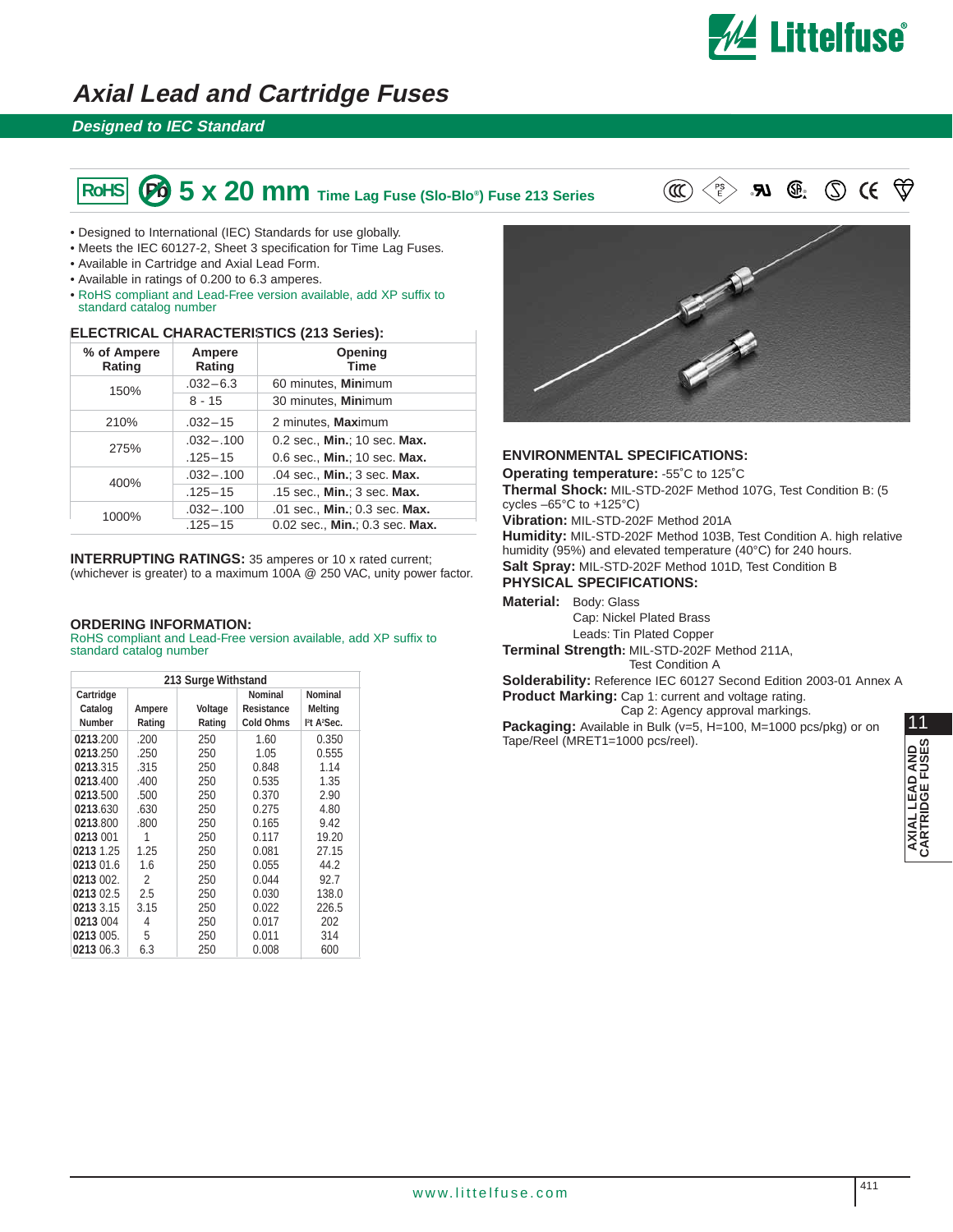

# **Axial Lead and Cartridge Fuses**

## **Designed to IEC Standard**

# $\overline{\text{ROHS}}$  **5 x 20 mm** Time Lag Fuse (Slo-Blo®) Fuse 213 Series  $\text{CO} \leq \text{Pb}$  **RJ**  $\text{O}$  **.**  $\text{O}$  **(** $\text{O}$



 $15.2+0.1$ 

 $20 + 0.5$ 

#### **Agency Approvals**

|         | <b>Agency Approvals</b>          | <b>Ampere Range</b>                                                 |                      |
|---------|----------------------------------|---------------------------------------------------------------------|----------------------|
| PS<br>E | Certificate No                   | Cartridge<br>NBK120802-E10480 A&C<br>Leaded<br>NBK120802-E10480 B&D | $1A - 6.3A$          |
|         | Certificate No.                  | 2002010207007597<br>2003010207045592                                | $200mA - 6.3A$<br>5A |
| .R.     | Recognised File No.<br>Guide No. | E10480<br>JDYX2                                                     |                      |
| ₲       | File No.<br>Acc. Class No.       | 029862<br>LR1422-30                                                 |                      |
|         | Licence No.                      | KM41462                                                             | $200mA - 6.3A$       |
|         | File No.                         | 9905092, 9923025,<br>304515                                         |                      |
| CE      |                                  |                                                                     |                      |



**0213** 0002

- 1 For RoHS compliant parts
- replace XE with XEP
- 2 For RoHS compliant parts add suffix 'XP'

### **Average Time Current Curves**

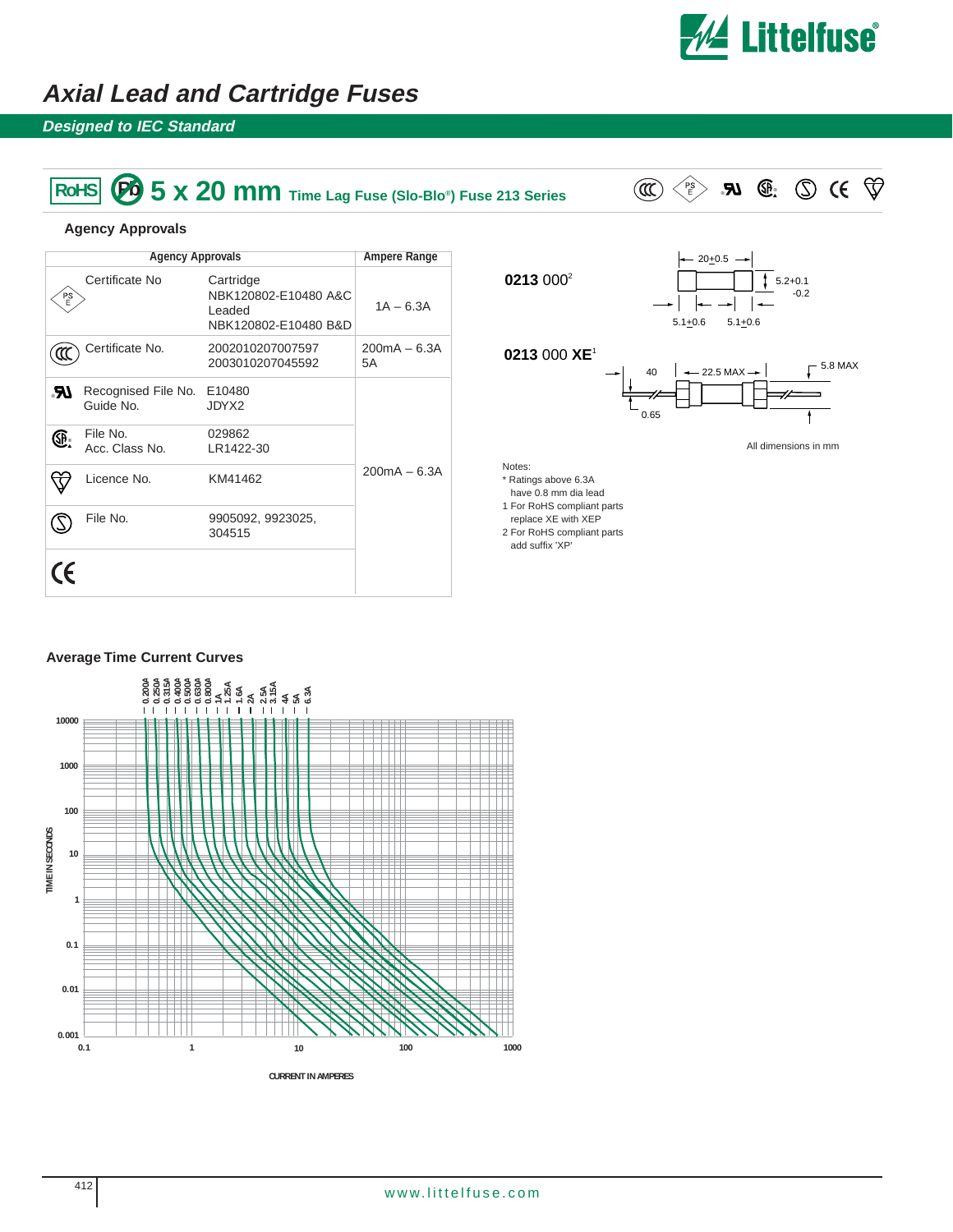

# **Axial Lead and Cartridge Fuses**

### **Designed to IEC Standard**

# **5 x 20 mm** Time Lag Fuse (Slo-Blo®) Fuse 218 Series  $\mathbb{Q} \times \mathbb{P}$  and  $\mathbb{Q} \times \mathbb{P}$  and  $\mathbb{Q} \times \mathbb{Q}$

- Designed to International (IEC) Standards for use globally.
- Meets the IEC 60127-2, Sheet 3 specification for Time Lag Fuses.
- Available in Cartridge and Axial Lead Form.
- Available in ratings of 0.032 to 15 amperes.
- RoHS compliant and Lead-Free version available, add XP suffix to standard catalog number

#### **ELECTRICAL CHARACTERISTICS (218 Series):**

|       | % of Ampere<br>Rating | Ampere<br>Rating              | Opening<br><b>Time</b>         |
|-------|-----------------------|-------------------------------|--------------------------------|
|       | 150%                  | $.032 - 6.3$                  | 60 minutes, Minimum            |
|       |                       | $8 - 15$                      | 30 minutes, Minimum            |
|       | 210%                  | $.032 - 15$                   | 2 minutes, Maximum             |
|       | 275%                  | $.032 - .100$                 | 0.2 sec., Min.; 10 sec. Max.   |
|       |                       | $.125 - 15$                   | 0.6 sec., Min.; 10 sec. Max.   |
| 400%  | $.032 - .100$         | .04 sec., Min.; 3 sec. Max.   |                                |
|       |                       | $.125 - 15$                   | .15 sec., Min.; 3 sec. Max.    |
| 1000% | $.032 - .100$         | .01 sec., Min.; 0.3 sec. Max. |                                |
|       |                       | $.125 - 15$                   | 0.02 sec., Min.; 0.3 sec. Max. |

**INTERRUPTING RATINGS:** 35 amperes or 10 x rated current; (whichever is greater) to a maximum 100A @ 250 VAC, unity power factor.

#### **ORDERING INFORMATION:**

RoHS compliant and Lead-Free version available, add XP suffix to standard catalog number

| 218           |                |         |                   |                        |
|---------------|----------------|---------|-------------------|------------------------|
| Cartridge     |                |         | Nominal           | Nominal                |
| Catalog       | Ampere         | Voltage | Resistance        | Melting <sup>2</sup> t |
| <b>Number</b> | Rating         | Rating  | <b>Cold Ohmns</b> | A <sup>2</sup> Sec.    |
| 218.032       | .032           | 250     | 58.45             | 0.00305                |
| 218.040       | .040           | 250     | 35.70             | 0.0055                 |
| 218.050       | .050           | 250     | 23.30             | 0.0071                 |
| 218,063       | .063           | 250     | 18.1              | 0.012                  |
| 218.080       | .080           | 250     | 12.6              | 0.0265                 |
| 218.100       | .100           | 250     | 8.95              | 0.0495                 |
| 218.125       | .125           | 250     | 4.41              | 0.150                  |
| 218.160       | .160           | 250     | 2.44              | 0.225                  |
| 218,200       | .200           | 250     | 1.60              | 0.350                  |
| 218.250       | .250           | 250     | 1.05              | 0.555                  |
| 218.315       | .315           | 250     | 0.848             | 1.14                   |
| 218,400       | .400           | 250     | 0.535             | 1.35                   |
| 218,500       | .500           | 250     | 0.370             | 2.90                   |
| 218.630       | .630           | 250     | 0.275             | 4.80                   |
| 218.800       | .800           | 250     | 0.073             | 1.99                   |
| 218 001       | 1              | 250     | 0.055             | 3.33                   |
| 218 1.25      | 1.25           | 250     | 0.042             | 5.80                   |
| 218 01.6      | 1.6            | 250     | 0.032             | 10.61                  |
| 218 002       | $\overline{2}$ | 250     | 0.029             | 14.80                  |
| 218 02.5      | 2.5            | 250     | 0.022             | 23.85                  |
| 218 3.15      | 3.15           | 250     | 0.017             | 39.20                  |
| 218 004       | 4              | 250     | 0.013             | 70.95                  |
| 218 005       | 5              | 250     | 0.010             | 114.0                  |
| 218 06.3      | 6.3            | 250     | 0.0075            | 204.0                  |
| 218 008       | 8              | 250     | 0.0059            | 350.5                  |
| 218 010       | 10             | 250     | 0.0045            | 583.0                  |
| 218 015       | 15             | 250     | 0.0030            | 1441.0                 |



#### **ENVIRONMENTAL SPECIFICATIONS:**

**Operating temperature:** -55˚C to 125˚C

**Thermal Shock:** MIL-STD-202F Method 107G, Test Condition B: (5 cycles –65°C to +125°C)

**Vibration:** MIL-STD-202F Method 201A

**Humidity:** MIL-STD-202F Method 103B, Test Condition A. high relative humidity (95%) and elevated temperature (40°C) for 240 hours. **Salt Spray:** MIL-STD-202F Method 101D, Test Condition B

**PHYSICAL SPECIFICATIONS:**

**Material:** Body: Glass

Cap: Nickel Plated Brass

Leads: Tin Plated Copper

**Terminal Strength:** MIL-STD-202F Method 211A, Test Condition A

**Solderability:** Reference IEC 60127 Second Edition 2003-01 Annex A **Terminal strength:** MIL-STD-202F Method 211A, Test Condition A

**Product Marking:** Cap 1: current and voltage rating. Cap 2: Agency approval markings.

Packaging: Available in Bulk (v=5, H=100, M=1000 pcs/pkg) or on Tape/Reel (MRET1=1000 pcs/reel).

11